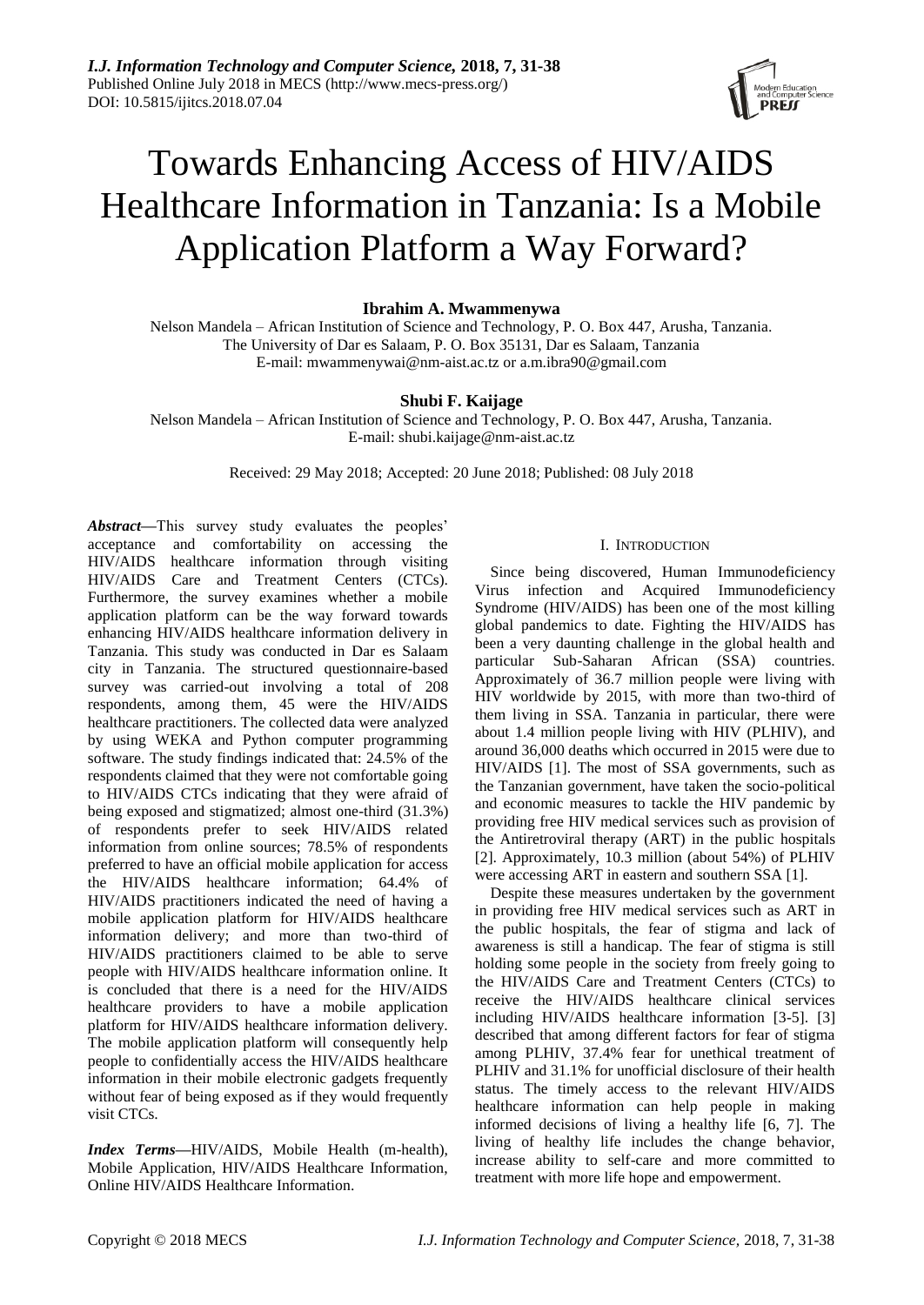However, the Information and Communication Technologies (ICT) provides a great potential in delivery of health services. The usage of mobile technology has been of different forms such as mobile health (m-health), mobile money transactions (for example M-Pesa), and mobile banking. The m-health has integrated users in health associated activities, and thus improving availability of healthcare services, health information, and influencing healthy user behavior [8]. There is a massive increase in usage of mobile communication and internet in Tanzania showing 80% mobile phones penetration as well 40% internet penetration [9].

This paper reports the assessment on the people's general awareness and comfortability towards physically attending HIV/AIDS CTCs for accessing the HIV/AIDS healthcare information. Moreover, this study assesses whether the use of ICT in form of mobile application can be a way forward for delivering the HIV/AIDS healthcare information for broader coverage (to many people with an easy access) without exposing them.

The rest of this paper is organized as follows: the second section explains the background information on the currently situation in provision of HIV/AIDS healthcare information and the fear of stigma as its major challenge. The third section talks about related works of which the mobile technologies have been applied to facilitate the delivery of healthcare information. The detailed research study design and methods used from the data collection, data analysis to results presentation have been explained in section four. Sections five and six provide the detailed explanation of results and discussion respectively. The conclusion has been drawn in section seven. Finally, the limitations of this study were given in section eight.

# II. BACKGROUND

Currently in Tanzania, all of the HIV/AIDS healthcare service are offered at the CTCs across the country. The HIV/AIDS healthcare services ranges from provision of general public HIV/AIDS education, HIV testing, HIV counselling to HIV patient treatment and medications (including the provision of antiretroviral, ARV drugs). However, fear of being identified and/or stigmatized is still holding a lot of people in the society from freely going to CTCs for these HIV/AIDS healthcare services [3-5].

This research study is trying to assess whether the usage of mobile application platform can be a comfortable and acceptable way for people to access the HIV/AIDS healthcare information services. The usage of a confidential mobile application platform without actual regular visits to the CTCs may help people who want to access the HIV/AIDS healthcare information but do afraid of being identified and stigmatized.

HIV/AIDS healthcare information is any sort of HIV/AIDS related information which should be shared to

the general public or a particular client<sup>1</sup>. There are different types of healthcare information such as appointment and medication reminders, general health tips, diagnostic information, symptoms and vital signs [10]. The important healthcare information which are provided in the HIV/AIDS CTCs are HIV/AIDS healthcare tips, HIV/AIDS healthcare recommendations, HIV/AIDS personal clinical counselling or consultation between the client and HIV/AIDS practitioner. These services are to remain as the key services even when the HIV/AIDS healthcare information delivery is through the mobile application platform.

#### III. RELATED WORKS

In ICT, the mobile technology is the technology used for transferring of a specific information from one part to the intended recipient (or recipients) by using the cellular communication system. Currently, the mobile technology has been widely used for accessing and dissemination of information in various sectors such health, finance, and security and control systems. Mobile application is a software which makes the use of the mobile technology, and it is used within mobile devices such as mobile phones. Mobile application allows mobile gadget users to interact with each other or with different online service providers [11, 12].

The health sector has been actively employing the mobile technology in delivering health services to the public. The usage of the mobile technology applications for healthcare provisions is known as mobile health (or m-health) [13]. M-health involves the transfer of healthcare resources including the delivery of healthcare information by using the mobile electronic means [14]. Mobile health applications have been growing so fast recently, this is due to its contribution in shifting behavior to strengthen disease prevention at the low cost of acquiring a quality healthcare services [8, 13, 15, 16].

In Tanzania, like other African countries, the number of mobile solutions using mobile applications for different healthcare services is growing very fast. These mobile applications cover healthcare services such as dissemination of nutrition services and maternal healthcare with example of Mobile Alliance for Maternal Action (MAMA), NutriMobile and Healthy Pregnancy, Healthy Baby (HPHB) [17-19]. However, there is no any mobile application platform for dissemination of HIV/AIDS healthcare information in Tanzania to date. [6] made a call for online dissemination of HIV/AIDS healthcare information since there is a considerably people's high effort to try to access to internet-based HIV information, HIV/AIDS clinical tips and recommendations.

#### IV. METHODOLOGY

The questionnaire-based study was conducted among

<sup>1</sup>  $1$  Client – A person who is accessing the HIV/AIDS health care services such as healthcare tips, recommendations, and/or clinical conversation.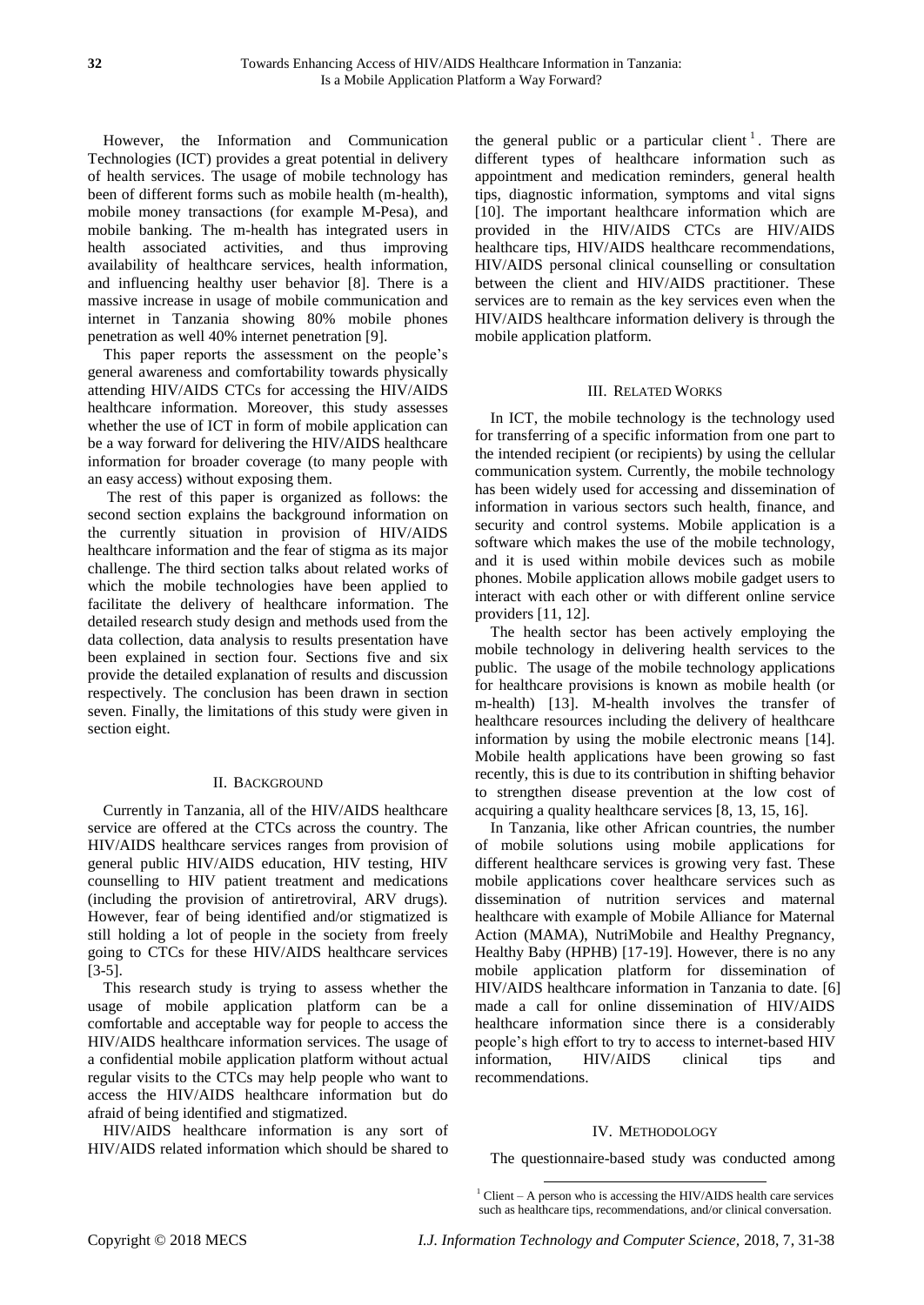different groups of people, involving people living with HIV (PLHIV), and those without HIV along with the HIV medical practitioners. This study was based in Dar es Salaam city in Tanzania. Dar es Salaam was chosen as it indicated high levels of stigma per PLHIV about 49.7 percent as compared to 39.4 percent from other regions [20]; while having a high HIV prevalence of about 11 percent [21]. Moreover, Dar es Salaam is the largest and most developed city as far as ICT infrastructures is concerned, in addition to the highest usage of internet and mobile services in the country [22, 23]. The region contains four large district referral hospitals namely Mwananyamala Hospital, Temeke Hospital, Sinza-Palestina Hospital and Infectious Diseases Centre (IDC) each found in Kinondoni, Temeke, Ubungo and Ilala districts respectively. These hospitals have special HIV/AIDS related clinics to offer HIV/AIDS healthcare clinical services such as general public HIV/AIDS healthcare information, counseling, testing and continued adherence counseling, medical treatment of PLHIV including treatment of opportunistic infections and provision of antiretroviral (ARV) drugs.

Due to complexity of this study, both people getting HIV/AIDS healthcare clinical services and HIV/AIDS medical practitioners in these hospitals were involved in this study. The study was extended to involve the HIV/AIDS medical practitioners of a Non-Government Organization (NGO) dealing with HIV/AIDS services in remote areas within Dar es Salaam region, named Pastoral Activities and Services for people with AIDS in Dar es Salaam Archdiocese (PASADA). The data from respondents were used to assess the need of mobile application for accessing HIV/AIDS healthcare information. The data from HIV/AIDS medical practitioners were used in assessment of capacity and readiness of the HIV practitioners to serve people with the HIV/AIDS healthcare information online.

The sample size was determined by using Kish formula for cross-sectional studies [24, 25]. The calculation based on the HIV prevalence in Dar es Salaam of 11 percent and the entire population of the region of about 5,781,557 people at the precision of 5 percent and confidence level of 95 percent [21, 26]. Therefore, the minimum sample size was found to be 151 people. The study involved random sampling of both male and female who filled in questionnaire on their consent. The questionnaires were made of three parts; demographic information (such as gender, age, education level and mobile phones ownership), comfortability and attendance to HIV/AIDS CTCs, and finally the perception towards accessing the HIV/AIDS healthcare information online. All of the questions in the mentioned parts were independent. The dependent variable evaluated whether respondents would want the mobile application platform for accessing HIV/AIDS healthcare information.

The internal-consistency of the HIV/AIDS practitioners' readiness towards providing the HIV/AIDS healthcare information online were assessed using the Cronbach's alpha coefficient. Cronbach's alpha coefficient is used for examination of internal reliability

and interrelation among the contributing items. The study had an alpha coefficient within accepted range of value is above 0.7 [27, 28].

The collected data were analyzed by using Python, computer programing software for big data [29]. The study employed the hierarchical regression analysis which was performed by using data mining and analysis software, WEKA version 3.8.1 [30]. The hierarchical regression analysis was performed to examine the effect of different factors towards the need of mobile application platform for accessing HIV/AIDS healthcare information. This method was selected due to its suitability in investigating the impact of several independent variables sequentially [31]. Furthermore, [32] proved that this is an appropriate technique for evaluating the influence of control independent factors to a dependent issue. This analysis involved four steps/models of regression analysis. In the first step, only the demographic attributes were examined towards the respondents' need of mobile application for accessing HIV/AIDS healthcare information. The second step added the respondents' mobile phones ownership, in third step the general awareness and attendance to CTCs were considered. Final stage examined if the prior access of any health information through mobile and online media was to influence into the need of mobile application for accessing HIV/AIDS healthcare information.

#### V. RESULTS

In this study, total of 208 people participated, among them, 45 were HIV/AIDS practitioners.

#### *A. Demographic Characteristics of Respondents.*

Out of 163 respondents who were not HIV/AIDS practitioners, number of male respondents were slightly higher (51.5%) than female respondents. Within this group of respondents, majority were aged between 20 – 29 years (about 46%). Majority of the respondent who were willing to participate in this study had the tertiary education (36.2 %). Table 1 shows demographic characteristics of all respondents.

| Table 1. Demographic Characteristics of Respondents |  |  |
|-----------------------------------------------------|--|--|
|                                                     |  |  |

| <b>Demographic Characteristics</b> |                      | <b>Respondents</b> | Percentage<br>(%) |
|------------------------------------|----------------------|--------------------|-------------------|
| Gender                             | Male                 | 84                 | 51.5              |
|                                    | Female               | 79                 | 48.5              |
|                                    | $15-19$              | 14                 | 8.6               |
|                                    | $20-29$              | 75                 | 46.0              |
| Age<br>(in Years)                  | 30-39                | 31                 | 19.0              |
|                                    | 40-49                | 26                 | 16.0              |
|                                    | 50-59                | 14                 | 8.6               |
|                                    | 60 and above         | 3                  | 1.8               |
|                                    | Non-formal education | $\mathbf Q$        | 5.5               |
| Education                          | Primary education    | 41                 | 25.2              |
|                                    | Secondary education  | 54                 | 33.1              |
|                                    | Tertiary education   | 59                 | 36.2              |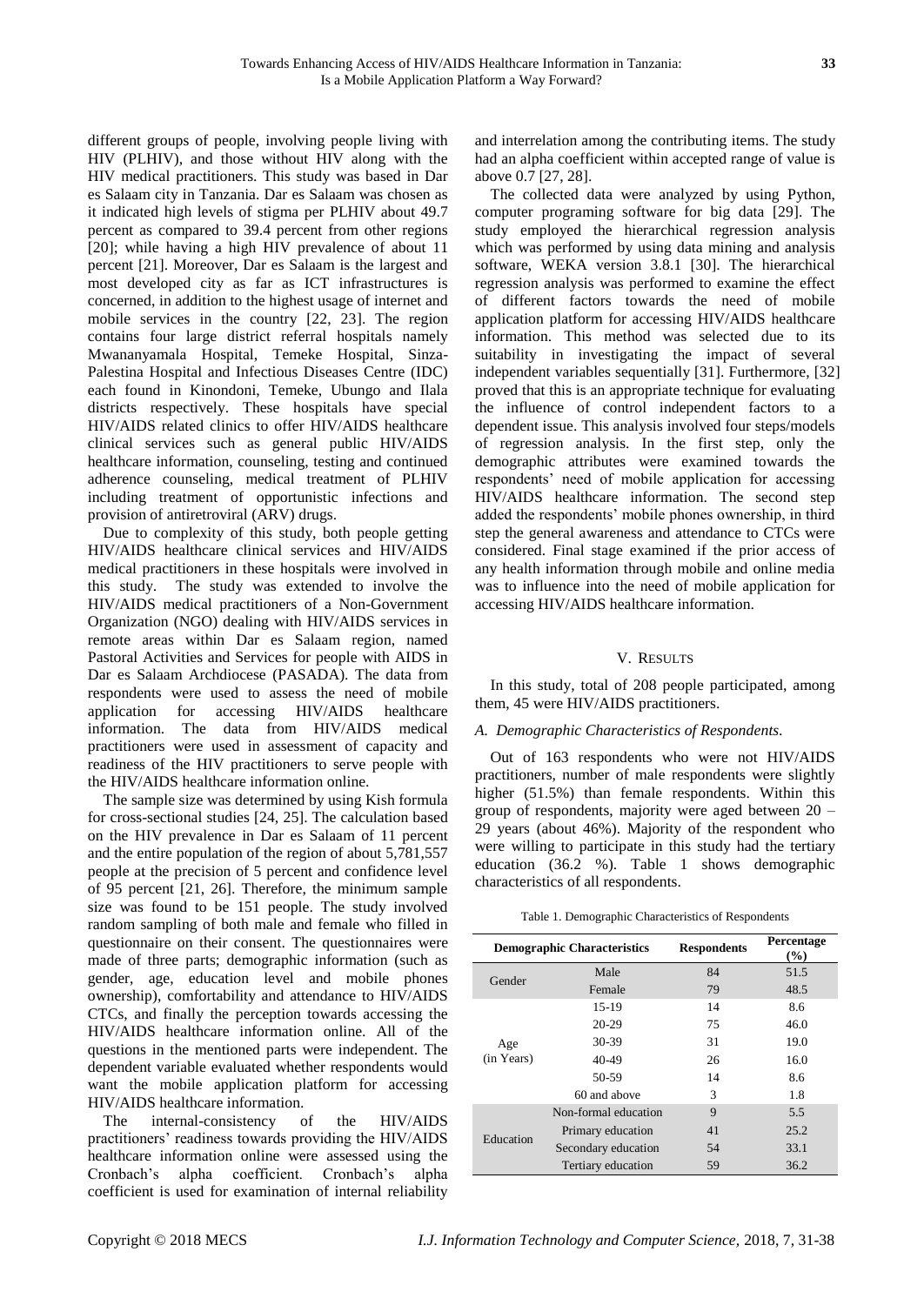## *B. Mobile Phones Ownership*

Among the respondents, only 9.2% do not own any mobile phone, while a total of 60.8% of all respondents had at least one smart-phone with internet capabilities. Detailed information on the ownership distribution of mobile phones among the respondents is depicted in Fig. 1 below.



# *C. Respondents' Awareness and Comfortability towards Attending HIV/AIDS CTCs*

Only 88.3% of respondents are aware of the existence of HIV/AIDS CTCs. Furthermore, even fewer respondents (60.7%) had at least once visited the HIV/AIDS CTCs to seek for HIV/AIDS healthcare information. 24.5% of the respondents were not comfortable going to HIV/AIDS CTCs indicating that they were afraid of being exposed and stigmatized. This situation is well summarized by Fig. 2 below.



Fig.2. Comparison of peoples' awareness, comfortability and actual visiting HIV/AIDS CTCs

## *D. HIV/AIDS Healthcare Information Seeking Pattern*

Almost one-third (31.3%) of respondents prefer to seek HIV/AIDS related information from online media (via internet). However, 33.7% of the respondents claimed to get the HIV/AIDS healthcare information through visiting to HIV/AIDS CTCs. Fig. 3 below provides HIV/AIDS healthcare information seeking pattern as

analyzed from the respondents.



## *E. Towards Accessing HIV/AIDS Healthcare Information Online*

Almost two-third of the respondents (66.3%) had the tendency of accessing and searching of different health information through online media sources. Furthermore, 79.1% of respondents believed that they could access reliable HIV/AIDS healthcare information if there is an online platform while 78.5% went even further by suggesting that they wanted the mobile application platform. This information is summarized in table 2 below.

Table 2. Towards Accessing HIV/AIDS Healthcare Information Online

|                                                                                                   | <b>Respon</b><br>dents | Percentage<br>$($ %) |
|---------------------------------------------------------------------------------------------------|------------------------|----------------------|
| I access and search for different<br>healthcare information through.<br>online sources            | 99                     | 66.3                 |
| I believe that I can access reliable<br>HIV/AIDS healthcare information<br>in online platform     | 129                    | 79.1                 |
| I would like to have a mobile<br>application for accessing the<br>HIV/AIDS healthcare information | 12.8                   | 78.5                 |

*F. Factors Contributing to the need of Mobile Application Platform for HIV/AIDS Healthcare Information Access*

In examining why respondents asked for the mobile application platform for accessing the HIV/AIDS healthcare information, different factors were put into consideration. The study employed the hierarchical regression analysis to assess the proportional contribution of different factors towards the need of mobile application platform for accessing HIV/AIDS healthcare information. The findings showed that demographic factor contributed 3.25% in need of mobile application platform for accessing HIV/AIDS healthcare information. The ownership of mobile phone contributed further to 7.28% for respondents to need this mobile application platform. However, the general awareness and attendance to CTCs had a very small negative influence towards the need of the mobile application platform, reducing the overall contribution to 7.26% as shown in model 3.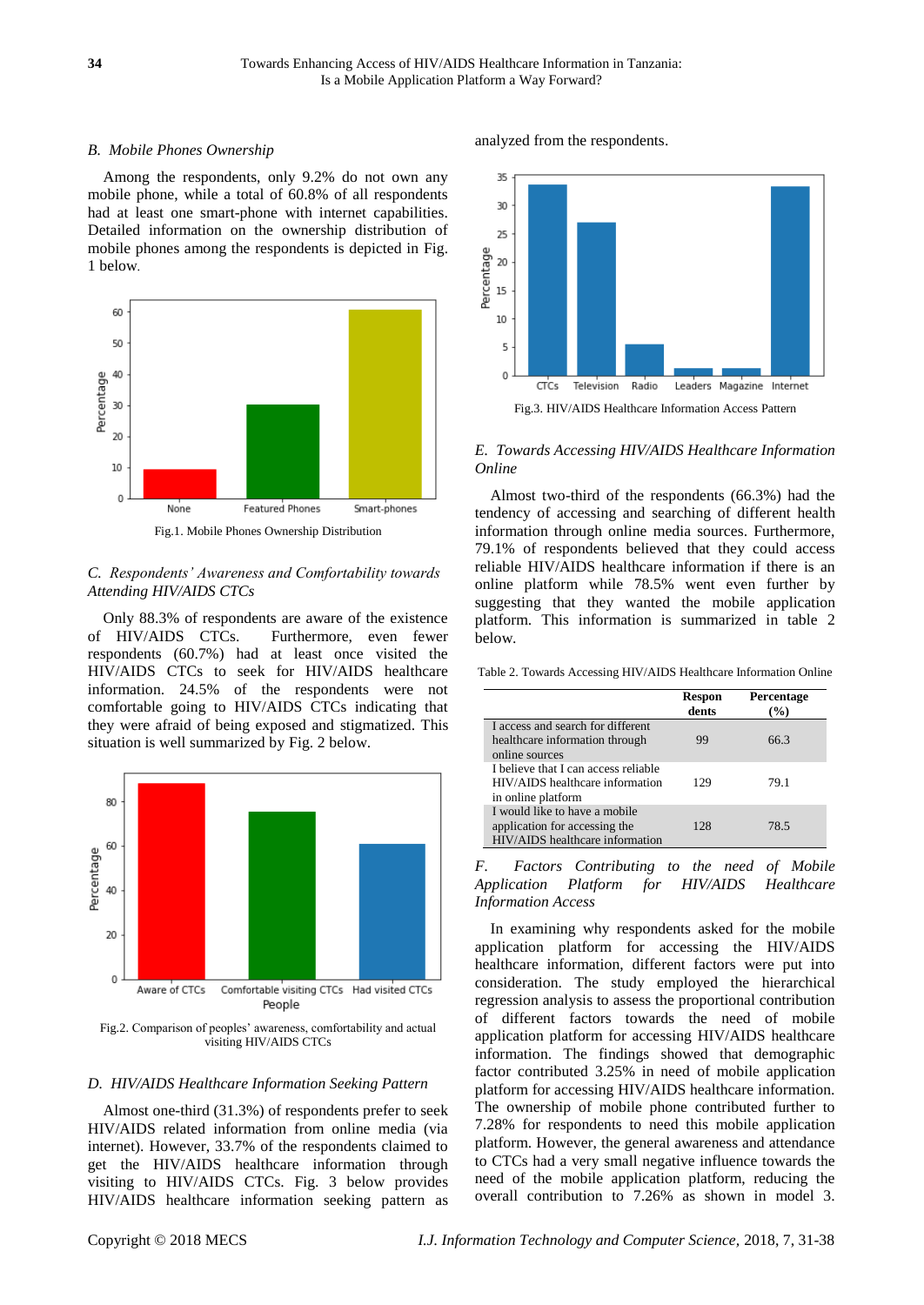Moreover, the experience of using other health-related mobile application proved to have almost negligible contribution to the respondents need for mobile application platform for accessing HIV/AIDS healthcare information. Table 3 below narrates hierarchical regression analysis of factors affecting contribution to the need of the mobile application for accessing HIV/AIDS healthcare information.

Table 3. Hierarchical Regression Analysis

| <b>Factors</b>                                  | <b>Model 1</b> | Model 2        | Model 3   | Model 4   |
|-------------------------------------------------|----------------|----------------|-----------|-----------|
| Gender                                          | 0.0002         | 0.0002         | $-0.0001$ | ~10.0001  |
| <b>Increasing Age</b>                           | 0.0004         | 0.0003         | $-0.0001$ | 0.0001    |
| Increasing<br><b>Education Level</b>            | 0.0882         | 0.0621         | 0.0601    | 0.0502    |
| Having a Mobile<br>Phone                        |                | 0.2962         | 0.2752    | 0.2762    |
| Having a Smart<br>Phone                         |                | 0.0003         | 0.0002    | 0.0002    |
| Knowing HIV<br><b>CTCs</b>                      |                |                | $-0.0052$ | $-0.0032$ |
| Going to CTCs                                   |                |                | $-0.0102$ | $-0.0022$ |
| Frequency of<br>going to CTCs                   |                |                | $-0.0091$ | $-0.0065$ |
| Comfortability<br>going to CTCs                 |                |                | $-0.0105$ | $-0.0102$ |
| Experience of<br>using m-Health<br>applications |                |                |           | $-0.0001$ |
| $Df^2$                                          | $\overline{3}$ | $\overline{5}$ | 9         | 10        |
| Adjusted R-<br>squared <sup>3</sup>             | 0.0325         | 0.0728         | 0.0726    | 0.0726    |

Notes: All figures were round off to 4 decimal places and P<0.05

#### *G. HIV/AIDS Practitioners*

The study also collected information from among 45 HIV/AIDS practitioners. Majority of them, almost onefifth (22.2%) were from Infectious Diseases Centre (IDC) which is a special Care and Treatment Center for people living with HIV (PLHIV) in Dar es Salaam. Majority (71.1%) were serving more than 30 people per day on more or less same kind of clinical services. Table 4 shows the distribution of HIV/AIDS healthcare practitioners who were involved in this study.

|  | Table 4. HIV/AIDS Healthcare Practitioners |
|--|--------------------------------------------|
|--|--------------------------------------------|

|                                           |                       | Practiti<br>oners | <b>Percentag</b><br>e(%) |
|-------------------------------------------|-----------------------|-------------------|--------------------------|
|                                           | Temeke Hospital       | 8                 | 17.8                     |
|                                           | Mwananyamala Hospital | 8                 | 17.8                     |
| <b>HIV/AIDS</b>                           | Sinza Hospital        | $\overline{7}$    | 15.6                     |
| <b>CTC</b>                                | <b>IDC</b>            | 10                | 22.2                     |
|                                           | Kairuki Hospital      | 7                 | 15.6                     |
|                                           | <b>PASADA</b>         | $\overline{5}$    | 11.1                     |
| Number of                                 | Less than 5           | 1                 | 2.2                      |
| People                                    | 5 to 10               | 5                 | 11.1                     |
| served per<br>day by each<br>practitioner | $10 \text{ to } 20$   | 4                 | 8.9                      |
|                                           | $20 \text{ to } 30$   | 3                 | 6.7                      |
|                                           | More than 30          | 32                | 71.1                     |

<sup>2</sup> *Df:* Degree of Freedom – number of independent variables in the statistical analysis.

<sup>3</sup> Adjusted R-squared: It calculates R-square values (how much variance is in a model) from significant independent variables in the model

#### *H. HIV/AIDS Practitioners' Perspectives on Provision of HIV/AIDS Healthcare Information*

Table 5 narrates that out of 45 HIV/AIDS practitioners, 91.1% insisted that it is important to always provide the HIV/AIDS healthcare information to people in the society. About three-fifth (62.2%) acknowledged the existing effort of disseminating the HIV related information to the society but insisted on more effort should be employed. Surprisingly, more than half (55.6%) of HIV/AIDS practitioners cited that they did not disseminate the HIV related healthcare information. Four-fifth of the respondents in this category agreed that the said healthcare information can be transacted via electronic means, while 64.4% went further by showing there is a need for having a mobile application platform for delivering the HIV/AIDS healthcare information.

Table 5. HIV/AIDS Practitioners' Perspectives on Provision of HIV/AIDS Healthcare Information

|                                                                                                               |                                          | <b>Practitioners</b> | Percentage<br>$($ %) |
|---------------------------------------------------------------------------------------------------------------|------------------------------------------|----------------------|----------------------|
| It is important to disseminate<br>HIV/AIDS healthcare information<br>to society                               |                                          | 41                   | 91.1                 |
|                                                                                                               | Not at all.                              | 8                    | 17.8                 |
| <b>Is HIV/AIDS</b>                                                                                            | Somehow.                                 | 9                    | 20                   |
| healthcare<br>information<br>reaching<br>community?                                                           | Yes, but more<br>effort is required.     | 28                   | 62.2                 |
|                                                                                                               | Yes, no need for<br>more<br>improvement. | 0                    | 0                    |
| provide the HIV/AIDS<br>I<br>can<br>healthcare information using online<br>platform                           |                                          | 36                   | 80                   |
| There is a need of having a mobile.<br>application platform for delivering<br>HIV/AIDS healthcare information |                                          | 29                   | 64 4                 |

*I. HIV/AIDS Practitioners' Readiness towards Online Delivery of HIV/AIDS Healthcare Information*

Two-third of the HIV/AIDS practitioners said that they are computer literate and even have the internet access at their offices at the CTCs. However, only one-third of them are supplied with the working computers in their offices. Cronbach's alpha coefficient of 0.7012 shows that there is an internal reliability and interrelation for them to be ready to offer the HIV/AIDS services online.

Table 6. HIV/AIDS Practitioners' Readiness towards Online Delivery of HIV/AIDS Healthcare Information

|                  | <b>Practitioners</b> | Percentage<br>$($ %) | Cronbach's<br>alpha |
|------------------|----------------------|----------------------|---------------------|
| <b>HIV/AIDS</b>  |                      |                      |                     |
| Practitioners'   |                      |                      | 0.7012              |
| Readiness        |                      |                      |                     |
| Do you have      |                      |                      |                     |
| computer         | 35                   | 77.8                 |                     |
| knowledge?       |                      |                      |                     |
| Does your Office |                      |                      |                     |
| have Working     | 15                   | 33.3                 |                     |
| Computer?        |                      |                      |                     |
| Does your Office |                      |                      |                     |
| have Internet    | 33                   | 73.3                 |                     |
| Access?          |                      |                      |                     |

1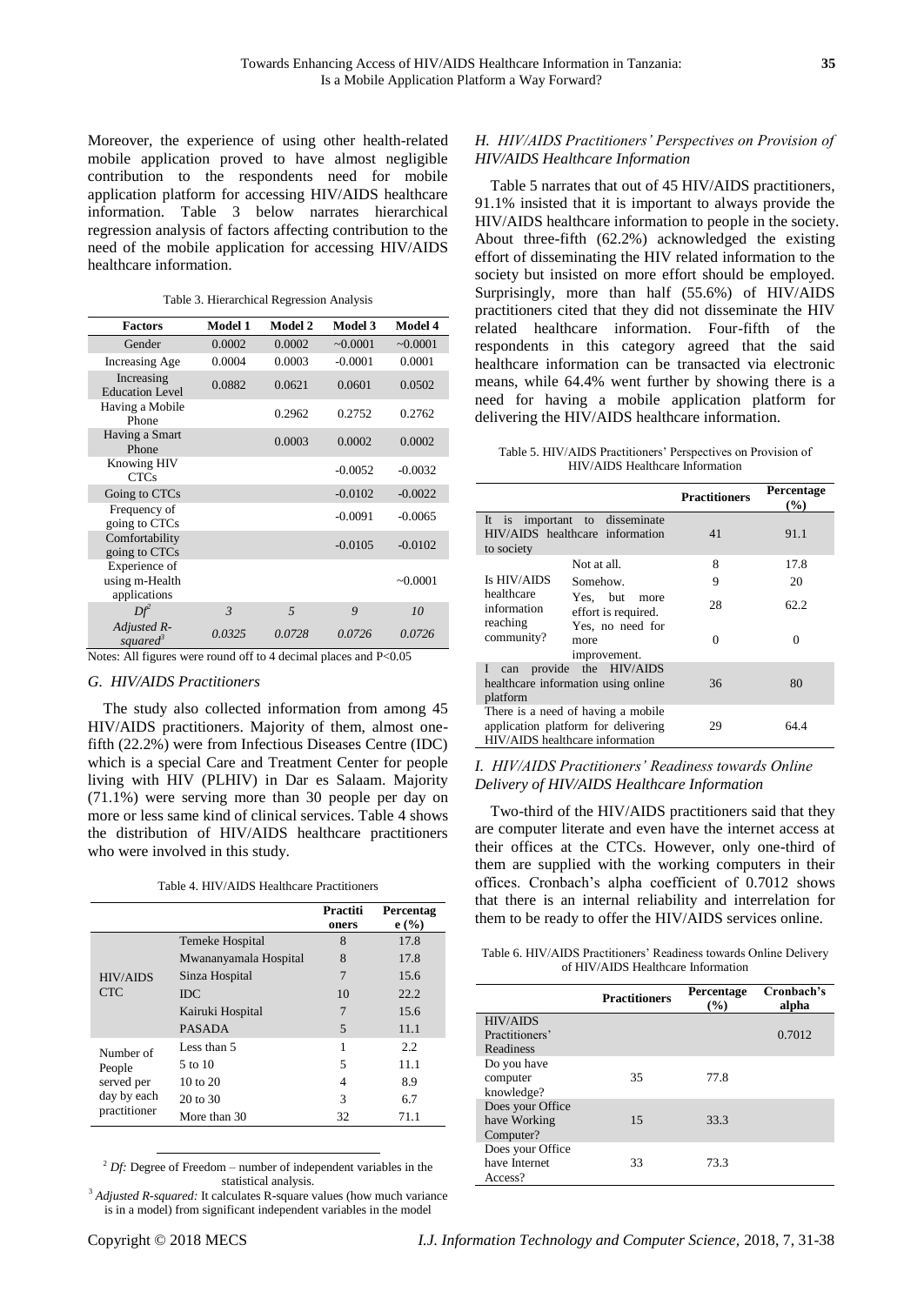# VI. DISCUSSION

The findings of this study show that currently majority of people still rely on accessing HIV healthcare information through having direct personal contacts with HIV/AIDS practitioners by visiting HIV/AIDS CTCs. In the same way, previous different studies revealed that PLHIV mostly relied on direct contact with HIV/AIDS healthcare practitioners to access the HIV/AIDS health information [33-35].

The study reveals that majority of people are aware of existence of HIV/AIDS CTCs found in different public and private hospitals. However, not all people who are aware of these HIV/AIDS CTCs are comfortable and ready to visit them for accessing the HIV/AIDS related information. A significant portion of people indicated that they are not comfortable visiting them, citing that they are scared of being exposed and/or stigmatized. These findings support a number of previous studies which showed that fear of stigma is still among the challenges in delivery of HIV/AIDS healthcare information [3-5]. Furthermore, [3] described that among different factors for fear of stigma among PLHIV, 37.4 percent fear for unethical treatment of PLHIV and 31.1 percent for unofficial disclosure of their health status.

Moreover, this study finds that there is a massive increase in number of people who seek the HIV/AIDS related information from the internet sources. [6] stipulated that there is a considerably people's high effort to access to internet-based HIV information. Some previous studies indicated that Internet technologies improvements have vastly increased access of healthcare information [36-39]. This could be highly contributed by the massive increase in penetration and usage of Internet services, and mobile phones as well [9, 40]. Additionally, this study evidently shows that majority of people own mobile phones and in particular at least one smart phone. These findings are in line with the communication statistical report of December 2017, which shows a massive increase in usage of mobile communication and internet access penetration of equivalent to 80 percent and 40 percent respectively [9, 40]. Surprisingly, this study shows that the usage of the tradition ICT such as radio for accessing the HIV/AIDS health information has sharply diminished. This is in contrary to previous studies, which indicated the majority of people depended on the healthcare information from personal contacts at the HIV/AIDS CTCs and through radio programs [33, 41-43].

Furthermore, the study reveals that majority of people believed that they could access reliable HIV/AIDS healthcare information through the mobile application platform. The study reveals that the education level and ownership of mobile phones have played a significant role in influencing people's need for mobile application platform. The need of having a mobile application platform for HIV/AIDS healthcare information delivery was even supported by the HIV/AIDS healthcare practitioners during this study. In additional, the study findings have particularly shown that majority of the HIV/AIDS healthcare practitioners have the capacity to

provide the HIV/AIDS healthcare information through online means. However, the lack of computer facilities in some of their healthcare centers is still a challenge.

# VII. CONCLUSION

This study has found that the ever-growing usage of mobile telephony and particularly internet can be useful for HIV/AIDS healthcare information delivery. Majority of people who participated in this study suggested that there is a need of having a mobile application platform for HIV/AIDS healthcare information delivery. This need was even supported by the HIV/AIDS healthcare practitioners with this very study. The HIV/AIDS healthcare practitioners also implied there is a need for having a mobile application platform for disseminating HIV/AIDS healthcare information; and even suggesting that they were ready to offer this service online.

The study findings imply that the usage of ICT, especially the mobile technology is essential in providing the healthcare information. The mobile application platform will consequently help people to confidentially access the HIV/AIDS healthcare information in their mobile electronic gadgets frequently without fear of being exposed as if they would frequently visit CTCs. This subsequently improve the time and quality access to the healthcare information; and inspiring the change of behavior to strengthen disease prevention. Specifically, dissemination of HIV/AIDS healthcare information must line up the use of internet and mobile phones for broader coverage and impact. This usage of mobile health (mhealth) technology is important especially in this communication era where by the majority own mobile gadgets with internet capabilities.

Healthcare providers, the ministry of health and all other stakeholders in fighting against HIV/AIDS should work on these findings and therefore develop a mobile application for HIV/AIDS healthcare information delivery. The mobile application platform developed should be made aware to the public in order to easy their hustle of seeking HIV/AIDS healthcare information. The developed mobile application platform should be simple, user friendly and available in local language, such as Kiswahili in Tanzania. Since the personal medical information is very sensitive data, this research recommends that the developed mobile application platform should handle the personal healthcare and healthcare information with maximum confidentiality.

# VIII. STUDY LIMITATIONS

This study considered only respondents whom with their consent were mentally and physically free and ready to participate. The study excluded people who were hesitant and those who indicated negative attitude towards this kind of studies, this was done to avoid responses which are not genuine. The study also excluded the critically sick people whom might be influenced by the health situations. Future studies should emphasize on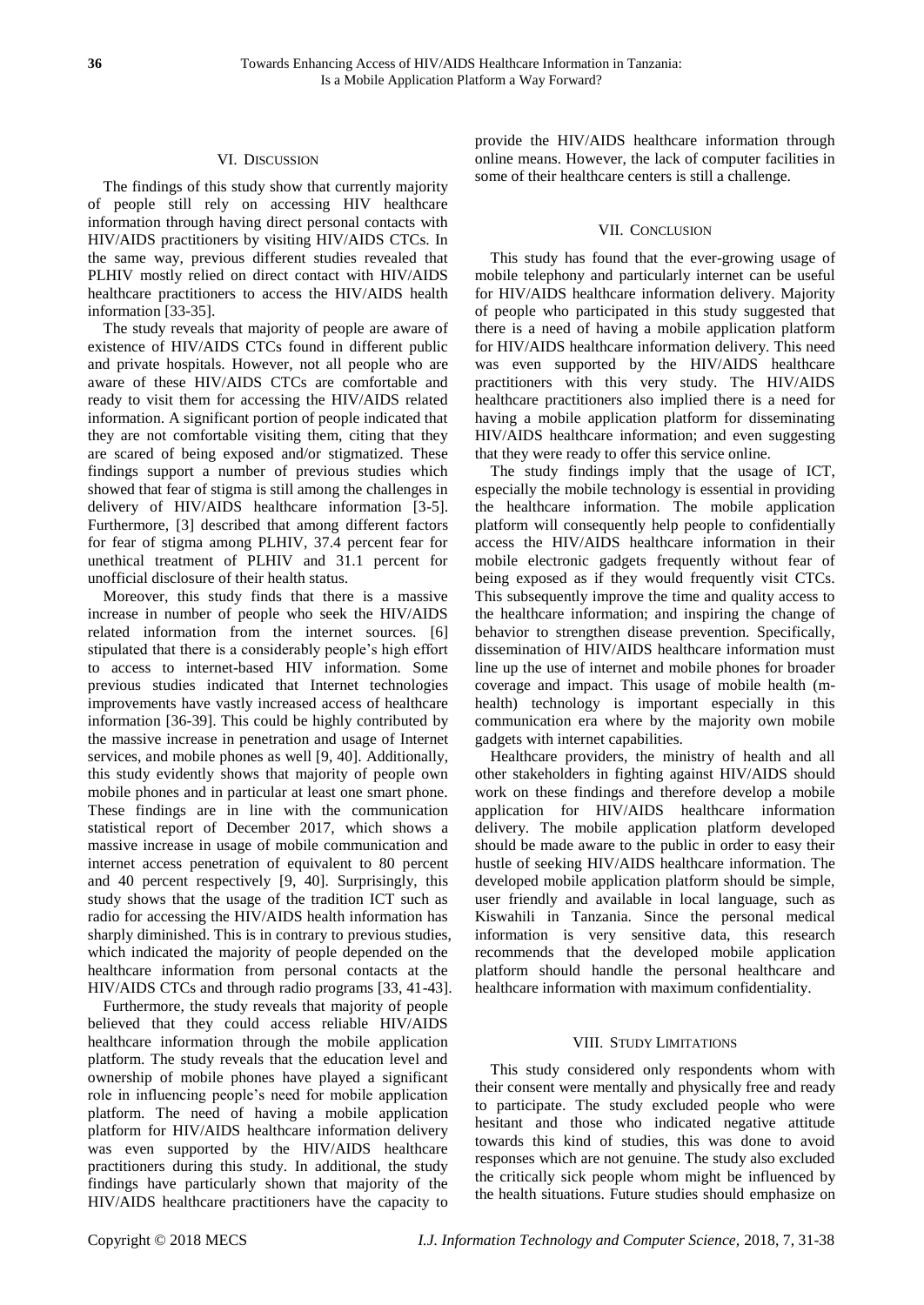assessment of the impact of the online provision of the HIV/AIDS healthcare information; and make the comparison with the impact of accessing the same information through visiting the traditional HIV/AIDS CTCs. The future studies can also consider to have a modified research design that can comprise of both qualitative and quantitative methods in order to have a concrete description of study and their findings.

### ACKNOWLEDGMENT

The authors wish to thank Dr. Richard Z. Adam and Dr. Sam Makala for facilitating the data collection in the HIV/AIDS CTCs. This study was partially financed by the German Academic Exchange Service (DAAD).

#### **REFERENCES**

- [1] The Joint United Nations Programme on HIV/AIDS, "Global HIV Statistics," 2016. Retrieved from [www.unaids.org/sites/default/files/media\\_asset/global-](http://www.unaids.org/sites/default/files/media_asset/global-AIDS-update-2016_en.pdf)[AIDS-update-2016\\_en.pdf](http://www.unaids.org/sites/default/files/media_asset/global-AIDS-update-2016_en.pdf) [Accessed on October 25, 2017].
- [2] J. Bor, A. J. Herbst, M. L. Newell, T. Barnighausen, "Increases in Adult Life Expectancy in Rural South Africa: Valuing the Scale-Up of HIV Treatment," *Science,* 339 (6122), 961–965, 2013. DOI: [10.1126/science.1230413](http://doi.org/10.1126/science.1230413)
- [3] G. T. Feyissa, L. Abebe, E. Girma, M. Woldie, "Stigma and Discrimination Against People Living with HIV By Healthcare Providers, Southwest Ethiopia," *BMC Public Health*, 2012, 12, 522. [DOI: 10.1186/1471-2458-12-522](https://doi.org/http:/dx.doi.org/10.1186/1471-2458-12-522)
- [4] N. C. Mbonu, B. van den Borne, N. K. De Vries, "Stigma of People with HIV/AIDS in Sub-Saharan Africa: A Literature Review," *Journal of Tropical Medicine*, 2009, 1–14[. DOI: 10.1155/2009/145891](https://doi.org/10.1155/2009/145891)
- [5] M. Saki, S. M. K. Kermanshahi, E. Mohammadi, M. Mohraz, "Perception of Patients With HIV/AIDS from Stigma and Discrimination," *Iranian Red Crescent Medical Journal,* 17(6), 2015, e23638. DOI: [10.5812/ircmj.23638v2](https://doi.org/10.5812/ircmj.23638v2)
- [6] E. T. Lwoga, T. Nagu, A. S. Sife, "Online HIV Information Seeking Behavior Among People Living with HIV in Selected Tanzanian Public Hospitals," *Journal of Systems and Information Technology,* Vol. 19 Issue: 1/2, pp.94-115, 2017. [DOI: 10.1108/JSIT-06-2016-0038](https://doi.org/10.1108/JSIT-06-2016-0038)
- [7] F. Zare-Farashbandi, A. Lalazaryan, "A Review of Models and Theories of Health Information Seeking Behavior," *International Journal of Health System and Disaster Management,* 2014, 2(4), 193. [DOI:](http://doi.org/10.4103/2347-9019.144371)  [10.4103/2347-9019.144371](http://doi.org/10.4103/2347-9019.144371)
- [8] R. van Genuchten, W. Haring, D. van Kassel, K. Yakubi, "Mobile-phone Use in Tanzania," *TAN2012 Mark. Res*. 2012.
- [9] TCRA (Tanzania Communications Regulatory Authority), "Communication Report of June 2017." [https://www.tcra.go.tz/images/documents/telecommunicat](https://www.tcra.go.tz/images/documents/telecommunication/TelCom-Statistics-June-2017.pdf) [ion/TelCom-Statistics-June-2017.pdf](https://www.tcra.go.tz/images/documents/telecommunication/TelCom-Statistics-June-2017.pdf) [Accessed on November 27, 2017].
- [10] K. J. Serrano, et al., "Willingness to Exchange Health Information via Mobile Devices: Findings from a Population-Based Survey," *Ann Fam Med*, 2016, 14(1), 34–40. [DOI: 10.1370/afm.1888](https://doi.org/10.1370/afm.1888)
- [11] J. Muthee, N. Mhando, "AMDI-BBC Summary Report," African Media Dev. Initiat. 2006.
- [12] R. Meier, "Professional Android 2 Application Development" 2010.
- [13] C. Z. Qiang, M. Yamamichi, V. Hausman, R. Miller, D. Altman, "Mobile Applications for the Health Sector," 2012.
- [14] WHO, "mHealth: New Horizons for Health Through Mobile Technologies" World Health Organization, 2011.
- [15] H. Cole-Lewis, T. Kershaw, "NIH Public Access." *Epidemiol Rev,* 2011, 32(1), 56–69. [DOI:](https://doi.org/10.1093/epirev/mxq004)  [10.1093/epirev/mxq004.](https://doi.org/10.1093/epirev/mxq004)
- [16] P. Mechael, et al., "Barriers and Gaps Affecting mHealth in Low and Middle Income Countries," *Policy White Paper,* 2010.
- [17] MAMA (Mobile Alliance for Maternal Action), "Global Monitoring and Evaluation Framework," 2012. [Online]. Available at: [http://www.mobilemamaalliance.org/sites/default/files/M](http://www.mobilemamaalliance.org/sites/default/files/MAMA_Global_MEPlan_FINAL_all.pdf) [AMA\\_Global\\_MEPlan\\_FINAL\\_all.pdf.](http://www.mobilemamaalliance.org/sites/default/files/MAMA_Global_MEPlan_FINAL_all.pdf) [Accessed: 5- May-2018].
- [18] GSMA, "Mobile for Development, mHealth Country Feasibility Report: Tanzania," 2014. Available at: [http://tanzania.gsmamhealthfeasibility.com/GSMA\\_mHea](http://tanzania.gsmamhealthfeasibility.com/GSMA_mHealth_Country_Feasibility_Report_Tanzania_2015.pdf) [lth\\_Country\\_Feasibility\\_Report\\_Tanzania\\_2015.pdf.](http://tanzania.gsmamhealthfeasibility.com/GSMA_mHealth_Country_Feasibility_Report_Tanzania_2015.pdf) [Accessed: 26-May-2018].
- [19] N. Mduma, K. Kalegele, "An Integrated Mobile Application for Enhancing Management of Nutrition Information in Arusha Tanzania," *International Journal of Computer Science and Information Security (IJCSIS)*, Vol. 13, No. 7, pp 34-38. 2015.
- [20] NACOPHA" The People Living with HIV Stigma Index<br>Report, (December 2015)." Retrieved from Report, (December 2015)." Retrieved from http://www.stigmaindex.org/sites/default/files/reports/Tan zaniaSTIGMA INDEX REPORT - Final Report pdf.pdf
- [21] L. V Mutasingwa, S. K. Mbirigenda, "Investigating Risky Sexual Behaviors among Youth in the Context of the HIV Epidemic in Mbeya Region, Tanzania," (March 2017). 2017.
- [22] Ministry of Communications and Transport (The United Republic of Tanzania), "National Information and Communications Technologies Policy, (March 2003)." Retrieved from the state of  $\sim$ [http://unpan1.un.org/intradoc/groups/public/documents/un](http://unpan1.un.org/intradoc/groups/public/documents/unpan/unpan033693.pdf) [pan/unpan033693.pdf](http://unpan1.un.org/intradoc/groups/public/documents/unpan/unpan033693.pdf) [Accessed: 26-May-2018].
- [23] P. Esselaar, O. Hesselmark, T. James, J. Miller, "Country ICT Survey for Tanzania: Final Report." 2001.
- [24] L. Kish, "Survey Sampling," New York: *Wiley Interscience Publication.* 1965.
- [25] W. W. Daniel, "Biostatistics: A foundation for analysis in the health sciences," 7th Edition, *John Wiley & Sons, Inc.,* Hoboken. 1999.
- [26] NBS (National Bureau of Statistics), "Tanzania Total Population by District – Regions – 2016-2017." [http://www.nbs.go.tz/nbstz/index.php/english/statistics](http://www.nbs.go.tz/nbstz/index.php/english/statistics-by-subject/population-and-housing-census/844-tanzania-total-population-by-district-regions-2016)[by-subject/population-and-housing-census/844-tanzania](http://www.nbs.go.tz/nbstz/index.php/english/statistics-by-subject/population-and-housing-census/844-tanzania-total-population-by-district-regions-2016)[total-population-by-district-regions-2016](http://www.nbs.go.tz/nbstz/index.php/english/statistics-by-subject/population-and-housing-census/844-tanzania-total-population-by-district-regions-2016) [Accessed: 26- June-2018].
- [27] L. J. Cronbach, "Coefficient Alpha and the Internal Structure of Tests" *Psychometrika*, 1951, 16(3), 297–334. [DOI: 10.1007/BF02310555](http://doi.org/10.1007/BF02310555)
- [28] M. Tavakol, R. Dennick, "Making Sense of Cronbach's Alpha," *International Journal of Medical Education,* 2011, 2, 53
- [29] W. McKinney, "Wpython for Data Analysis: Data Wrangling with Pandas, Numpy, And Ipython," *O'Reilly Media, Inc.* 2012.
- [30] J. Han, J. Pei, M. Kamber, "Data Mining: Concepts and Techniques" *Elsevier.* 2011.
- [31] J. V. Petrocelli, "Hierarchical Multiple Regression in Counseling Research: Common Problems and Possible